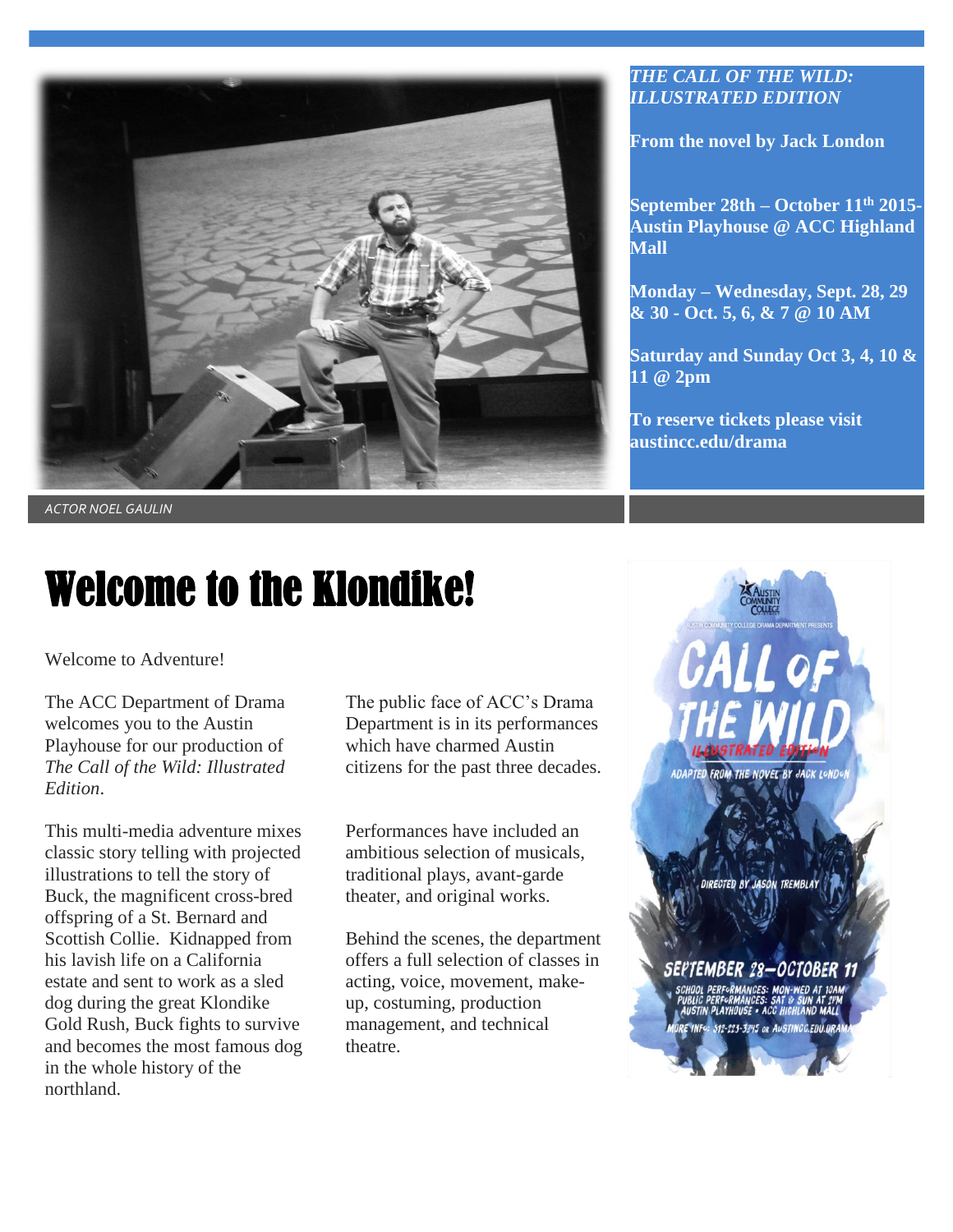

About the Author

Jack London was born John Griffith Chaney on January 12, 1876, in San Francisco, California.

After working in the Klondike, London returned home and began publishing stories. His novels, including *The Call of the Wild*, *White Fang* and *Martin Eden*, placed London among the most popular American authors of his time.

#### **Early Years**

Jack, as he came to call himself as a boy, was the son of Flora Wellman, an unwed mother, and William Chaney, an attorney, journalist and pioneering leader in the new field of American astrology.

His father was never part of his life, and his mother ended up marrying John London, a Civil War veteran, who moved his new family around the Bay Area before settling in Oakland.

Jack London grew up workingclass. He carved out his own hardscrabble life as a teen. He rode trains, pirated oysters, shoveled coal, worked on a sealing ship on the Pacific and found employment in a cannery.

In his free time he hunkered down at libraries, soaking up novels and travel books.

### **The Young Writer**

His life as a writer essentially began in 1893. That year he had weathered a harrowing sealing voyage, one in which a typhoon had nearly taken out London and his crew. The 17-year-old adventurer had made it home and regaled his mother with his tales of what had happened to him. When she saw an announcement in one of the local papers for a writing contest, she pushed her son to write down and submit his story.

Armed with just an eighth-grade education, London captured the \$25 first prize, beating out college students from Berkeley and Stanford.

For London, the contest was an eye-opening experience, and he decided to dedicate his life to writing short stories. But he had trouble finding willing publishers. After trying to make a go of it on the East Coast, he returned to California and briefly enrolled at the University of California at Berkeley, before heading north to Canada to seek at least a small fortune in the gold rush happening in the Yukon.

By the age of 22, his experience in the Yukon had convinced him he had stories he could tell. In addition, his own poverty and that of the struggling men and women he encountered pushed him to embrace socialism, which he stayed committed to all his life.

In 1899 he began publishing stories in the *Overland Monthly*. The experience of writing and getting published greatly disciplined London as a writer. From that time forward, London made it a practice to write at least a thousand words a day

## **Commercial Success**

London found fame and some fortune at the age of 27 with his novel *The Call of the Wild* (1903), which told the story of a dog that finds its place in the world as a sled dog in the Yukon.

The success did little to soften London's hard-driving lifestyle. A prolific writer, he published more than 50 books over the last 16 years of his life.



He charged forth in other ways, too. He covered the Russo-Japanese War in 1904 for Hearst papers, introduced American readers to Hawaii and the sport of surfing, and frequently lectured about the problems associated with capitalism.

### **Final Years**

For much of the last decade of his life, London faced a number of health issues. This included kidney disease, which ended up taking his life. He died at his California ranch on November 22, 1916.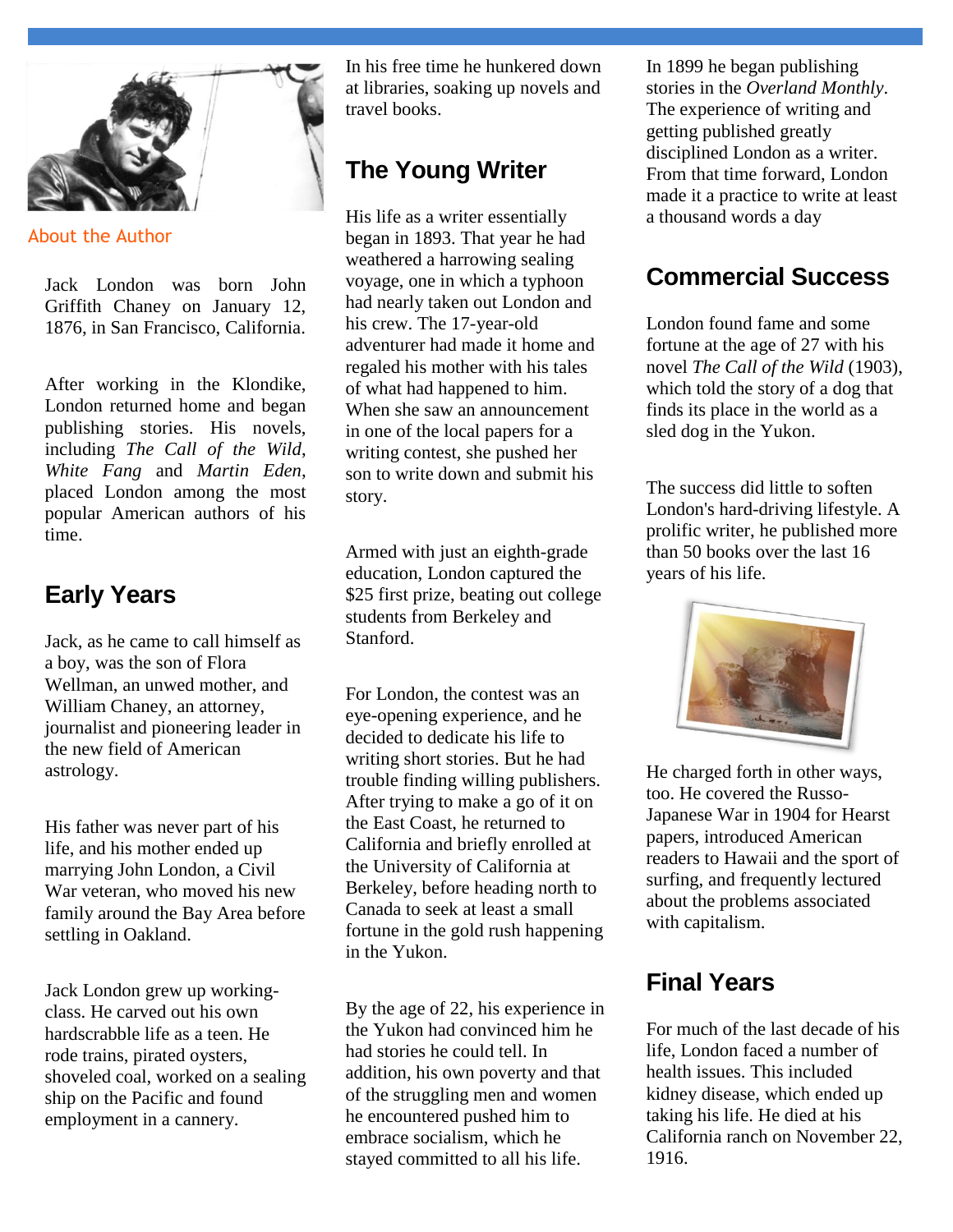# Gold! RUSH!!!

The Klondike Gold Rush was a [migration](https://en.wikipedia.org/wiki/Human_migration) by an estimated 100,000 prospectors to the [Klondike region](https://en.wikipedia.org/wiki/Klondike,_Yukon) of the Yukon in Canada between 1896 and 1899. [Gold](https://en.wikipedia.org/wiki/Gold) was discovered there by local miners on August 16, 1896 and, when news reached [Seattle](https://en.wikipedia.org/wiki/Seattle) and [San](https://en.wikipedia.org/wiki/San_Francisco)  [Francisco](https://en.wikipedia.org/wiki/San_Francisco) the following year, it triggered a stampede of would-be prospectors.

Some became wealthy, but the majority went in vain. The Klondike Gold Rush ended in 1899 after gold was discovered in [Nome,](https://en.wikipedia.org/wiki/Nome_Gold_Rush) [Alaska](https://en.wikipedia.org/wiki/Alaska) prompting an exodus from the Klondike. It has been immortalized by photographs, books and films.

To reach the gold fields most took the route through the ports of [Dyea](https://en.wikipedia.org/wiki/Dyea,_Alaska) and [Skagway](https://en.wikipedia.org/wiki/Skagway,_Alaska) in [Southeast](https://en.wikipedia.org/wiki/Southeast_Alaska)  [Alaska.](https://en.wikipedia.org/wiki/Southeast_Alaska) Here, the Klondikers could follow either the [Chilkoot](https://en.wikipedia.org/wiki/Chilkoot) or the [White Pass](https://en.wikipedia.org/wiki/White_Pass) trails to the [Yukon](https://en.wikipedia.org/wiki/Yukon_River)  [River](https://en.wikipedia.org/wiki/Yukon_River) and sail down to the Klondike. Each of them was required to bring a year's supply of food by the Canadian authorities in order to prevent starvation. In all, their equipment weighed close to a ton, which for most had to be carried in stages by themselves. Together with mountainous terrain and cold climate this meant that those who persisted did not arrive until summer 1898.



Once there, they found few opportunities and many left disappointed.

Mining was challenging as the ore was distributed in an uneven manner and digging was made slow by [permafrost.](https://en.wikipedia.org/wiki/Permafrost) As a result, some miners chose to buy and sell claims, building up huge investments and letting others do the work. To accommodate the prospectors, boom towns sprang up along the routes and at their end [Dawson City](https://en.wikipedia.org/wiki/Dawson_City) was founded at the confluence of the Klondike and the Yukon River. From a population of 500 in 1896, the hastily-constructed town came to house around 30,000 people by summer 1898. Built of wood, isolated and [unsanitary,](https://en.wikipedia.org/wiki/Sanitary) Dawson suffered from fires, high prices and [epidemics.](https://en.wikipedia.org/wiki/Epidemics) Despite this, the wealthiest prospectors spent extravagantly gambling and drinking in the [saloons.](https://en.wikipedia.org/wiki/Western_saloon)

The Native [Hän people,](https://en.wikipedia.org/wiki/H%C3%A4n_people) on the other hand, suffered from the rush. Many of them died after being moved into a [reserve](https://en.wikipedia.org/wiki/Indian_reserve) to make way for the stampeders.

From 1898, the newspapers that had encouraged so many to travel to the Klondike lost interest in it.

When news arrived in the summer of 1899 that gold had been discovered in Nome in west Alaska, many prospectors left the Klondike for the new goldfields, marking the end of the rush.

The boom towns declined and the population of Dawson City fell away. Mining activity of the gold rush lasted until 1903 when production peaked after heavier equipment was brought in.

Since then the Klondike has been mined on and off and today the legacy draws tourists to the region and contributes to its prosperity.